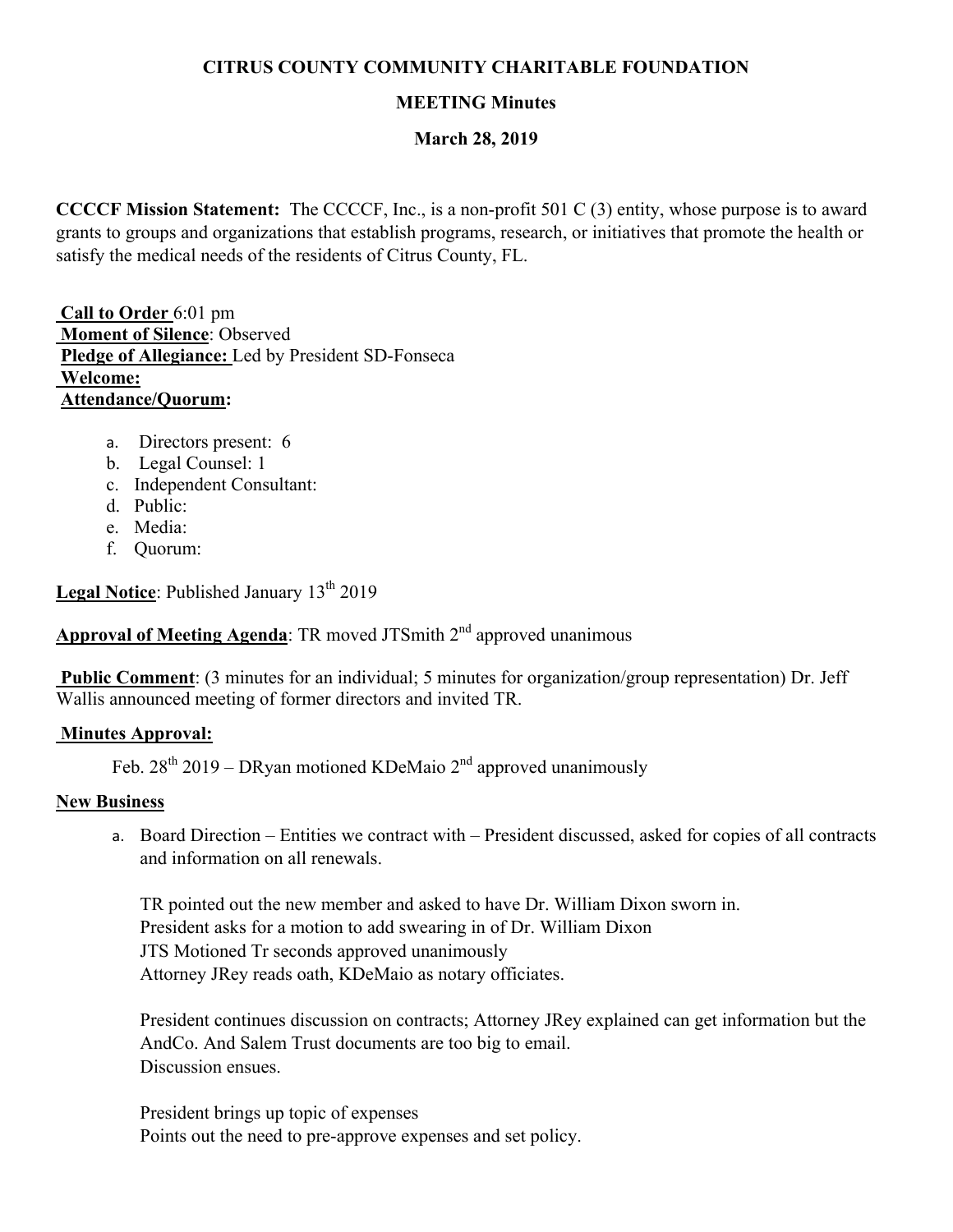Attorney JRey points out the need to establish expenditure policy. President suggest replicate the CHB policy.

President asks for concensus on getting the CHB policy for expenditure, consensus given.

President brings up Terms of office Pointing out the banking signature forms do not demonstrate the term of office for those on the banking authorization statement

Attorney JRey clarifies that the appointment to the board are annual (due to elected officials) and is why the bank signature forms only do it annually.

President asks for some kind of agreement (policy) about asking for contract employees attending meeting outside of general meeitngs.

Discussion ensues

Most are flat fees, AndCo are part of committee and only the legal team is actually likely to be an additional cost.

Should we give the committee the ability to incur any additional cost, will be further discussed as part of the review with contract review.

#### **Treasurer's Report:**

a. Invoices: KDeMaio presented invoices (see attached) Dr. D moves to approval DRyan 2<sup>nd</sup> approved unanimously

b. Financial Report: KDeMaio presented (see attached)

c. Other:

TR inquires to report being emailed prior to meeting, KDeMaio suggest not sure if emailed, President ask for it to be emailed

JTS motioned to approval Dr. D  $2<sup>nd</sup>$  Voted unanimously

KDeMaio request approval to seek alternate options for banking services.

JTS motioned to seek new banking opportunities Dr. D  $2<sup>nd</sup>$ 

Discussion ensues

President inquiries about the need to do an RFP if we decide to change

Attorney JRey clarifies that you are permitted to change banking as long as there are three and as long as records are kept.

Emphasis on electronic banking and better interest rates.

### **Unfinished Old Business**:

a. Discussion on part time Administrative Assistant – President gives information about hiring and duties.

President asks Dr. D to participate as a member of compensation and personnel committee.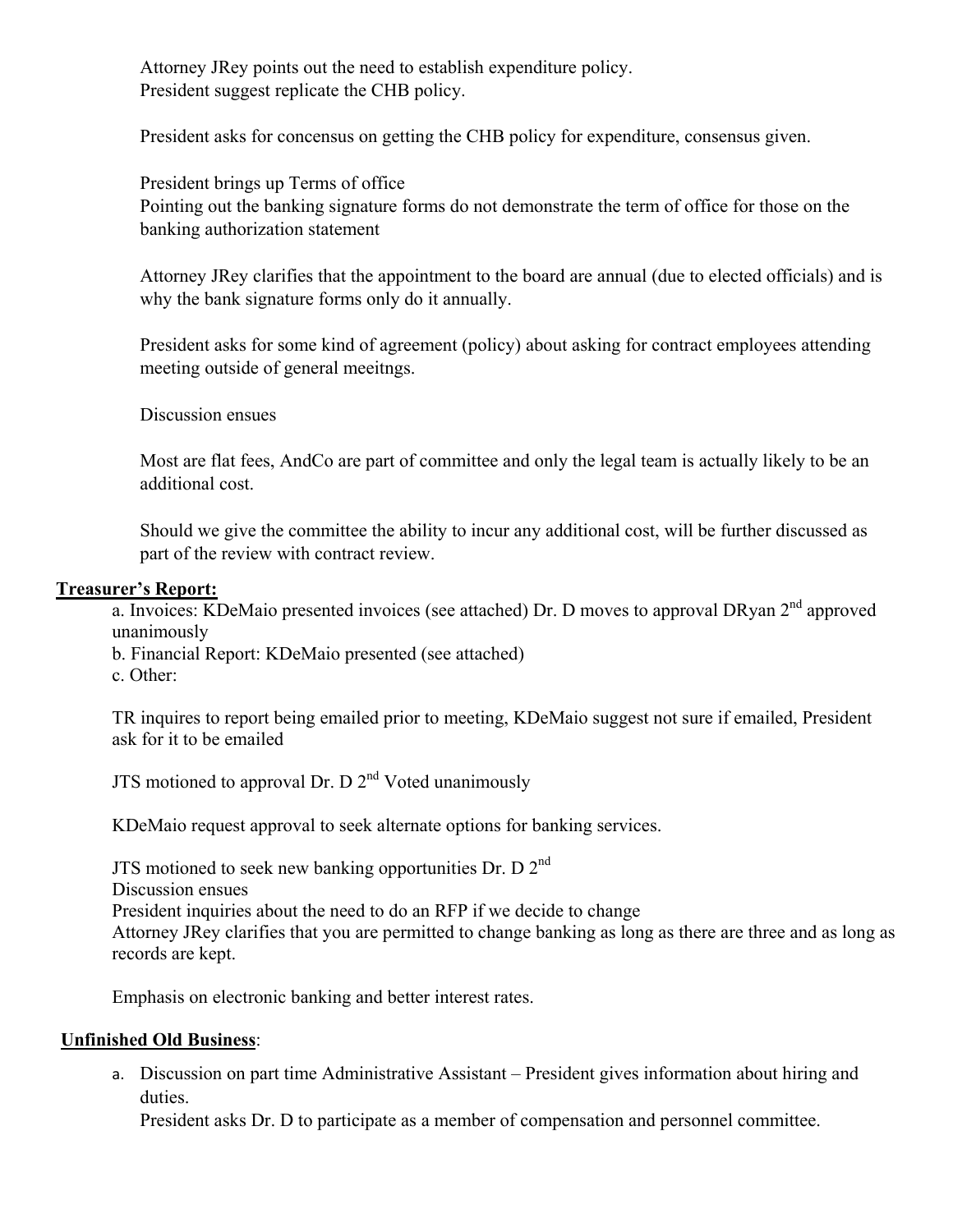Discussion ensues Dr. D accepts appointment to C/P and Investment committees

President asks to amend agenda to add

Discussion on audit, health department legal declaration on conflict of interest and changes on policy.

KDeMaio motioned to amend agenda to add the three issues for discussion TR  $2<sup>nd</sup>$  voted unanimously

Discussion on audit

TR states information will be provided in next meeting minutes but can provide information if needed, KD informed that she has bank statements from the past that will be submitted by Wells Business Solution to the shared files. President states all information from Grant's committee was delivered to WB Solution, states that previous audit reports votes were not reflected in previous minutes.

President discussed legal opinion on conflict of interest.

Attorney Rey has (and email) correspondence from Attorney General that was issues by State of Florida committee on ethics.

Discussion ensues

JTS reads statement from Attorney General into the minutes.

That under no circumstances presented, no prohibited conflict of interest would be created were the administrator, health officer or another employee of a local health department of the department of health to serve on the board of directors of a nonprofit corporation providing grant funding to the health department.

Reference material was linked to in original email sent out by attorney Rey.

Policy discussion

Attorney Rey, says the policy came back to board and one issue was to change foundation to charitable foundation and all other would be placed on shared file.

Discussion ensues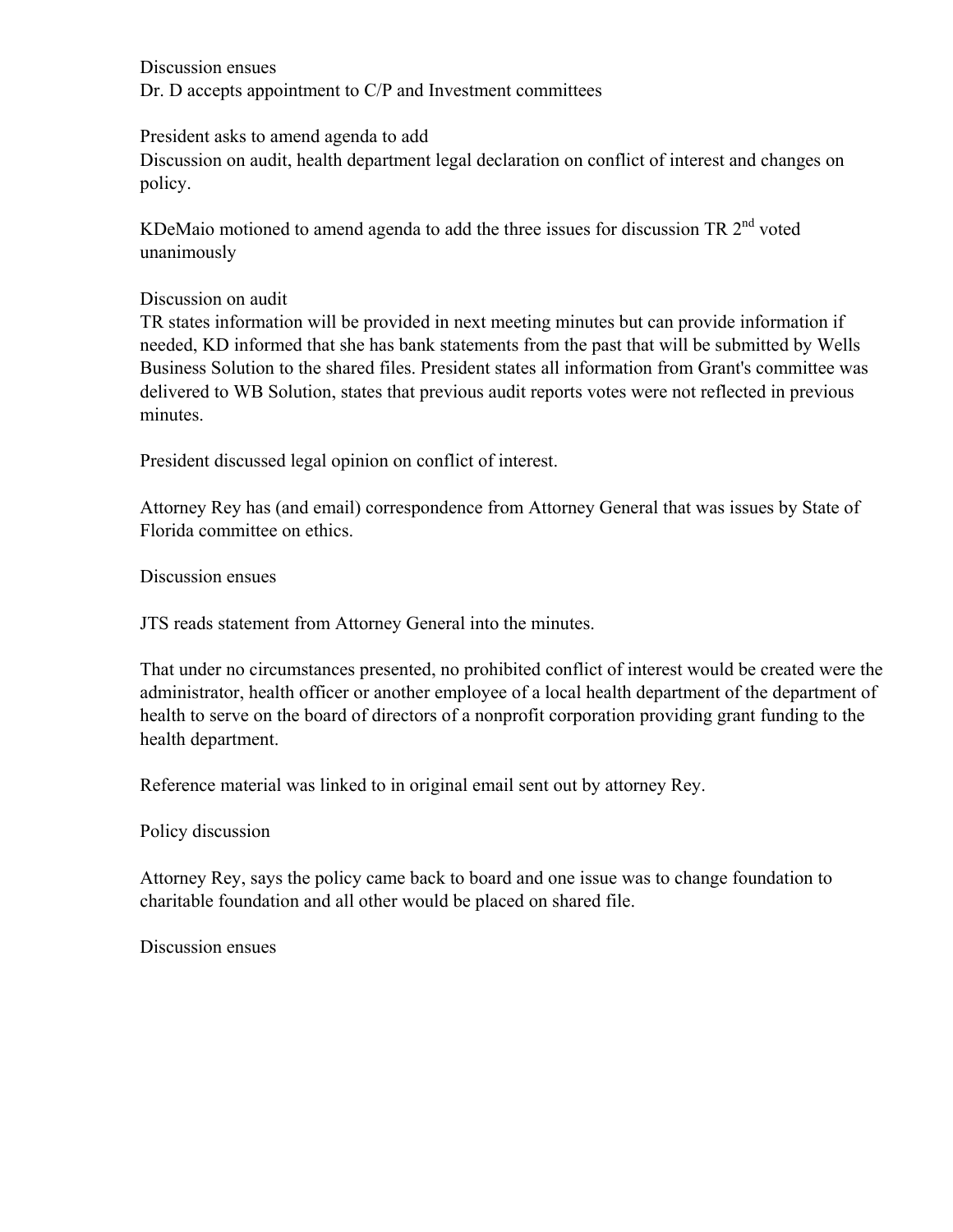#### **Standing Committee Reports:**

- a. Investment Committee: No meeting held
- b. Grant Committee: Gavel passed to Vice President President discussed (emailed) reports that were given out for the grant cycles. Next grant cycle will be advertised April 1-4<sup>th</sup>. Gavel passes back to president.
- c. Communication Committee: JTS discussed changes suggested for website Reduce Buttons, by consolidation.

Use of previous approved grant as examples to help applicants on how to apply.

Discussion ensues

A FAQ section

Discussion ensues

Collection of information from website to allow for creating a future email ability to notify potential candidates for Grant's of future grant cycles.

Discussion ensues

Dr D motions to move forward with recommendations of communication committee KD seconds.

Vote approved with president voting nay C/P committee No one present to discuss

# **Legal Update**:

Report from Jennifer C. Rey, Esq. - discussed email sent and attached draft of the records retention management and destruction policy

Asks board to review and asks it be on next board agenda.

still waiting for feedback from CHB on by laws changes due to intention to rotate CHB Representative on CCCCF board

Questions on who is to receive information on CHB as to information from CCCCF board

Discussion ensues Suggested send info to CHB staff to allow them to distribute

Minutes from committee chairs (request policy).

Discussion ensues Suggested that all members receive, attorney suggested that it be included as part of the minutes to keep in the sunshine law.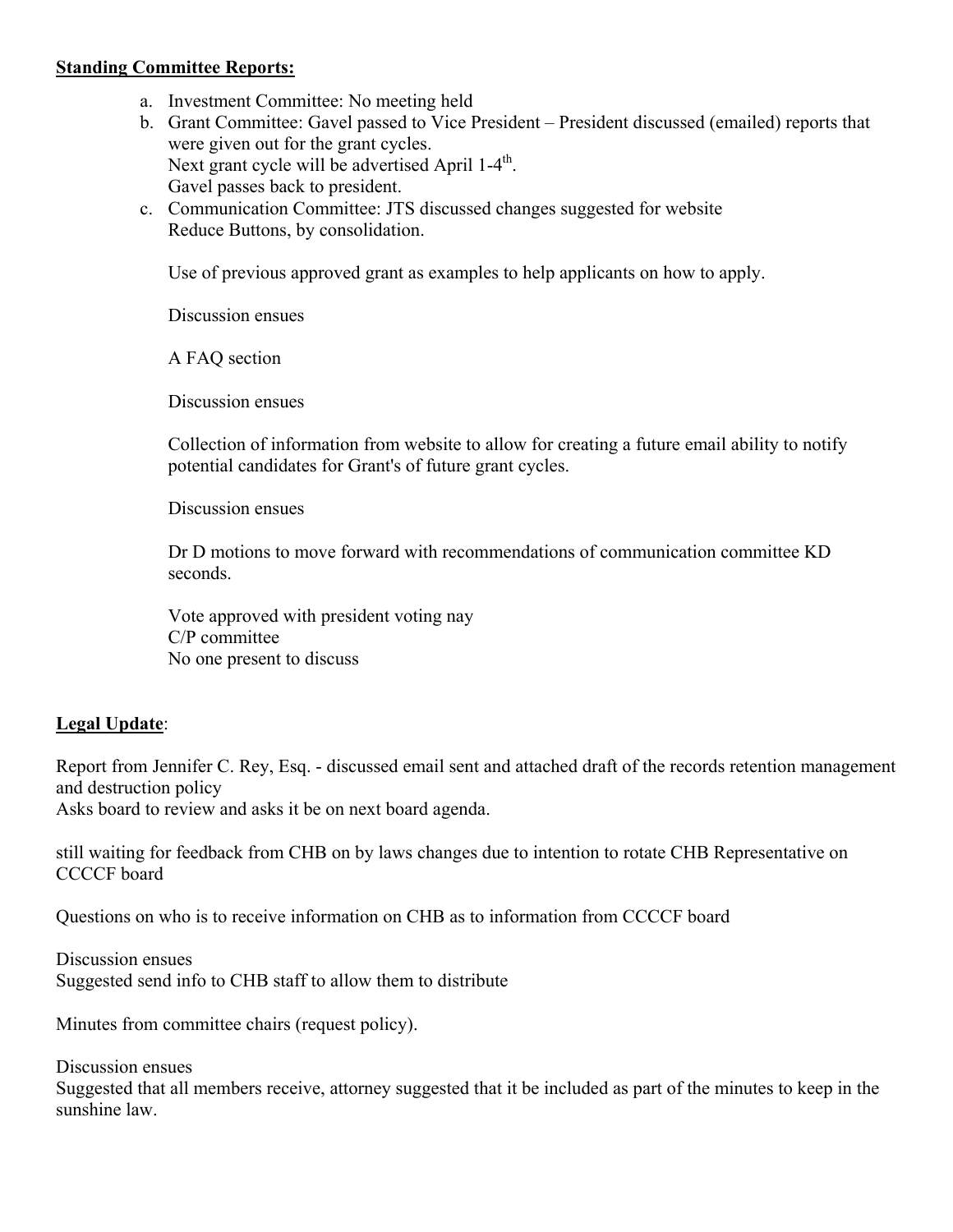President asks to table this issue until secretary is present.

# **Public Comment: (guidelines as listed above)**

Jeff Wallis discussed discrepancies on communication between attorneys.

Talked in support of the communication committee, as well as asked about him being in the rotation of the CHB members Representative.

TR suggested that when the bylaws come back as it may take another change.

President asks about term limits change. Attorney clarified the issue on how it would impact certain individuals and how the rotating member may conflict with term of service.

# **Next Meeting:**

- a. Anticipated # of Attendees
- b. April  $26^{th}$  2019 6pm at the Lecanto Government Building Rm 166

KD asked about survey she had to do and the ability converse with attorney

Questions about noticing the committees and inquired as to communication committee meeting.

**Meeting Adjournment** KDeMaio moved Adjournment and TR 2<sup>nd</sup> approved unanimously 7:48pm

Investment Committee Meeting:

Grants Committee Meeting: Monday, April 22<sup>nd</sup> 2019 Letter of Inquiry Review at the College of Central Florida Citrus Campus, Conference & Learning Center C4 Room 105 at 6:00pm. Communications Committee Meeting: